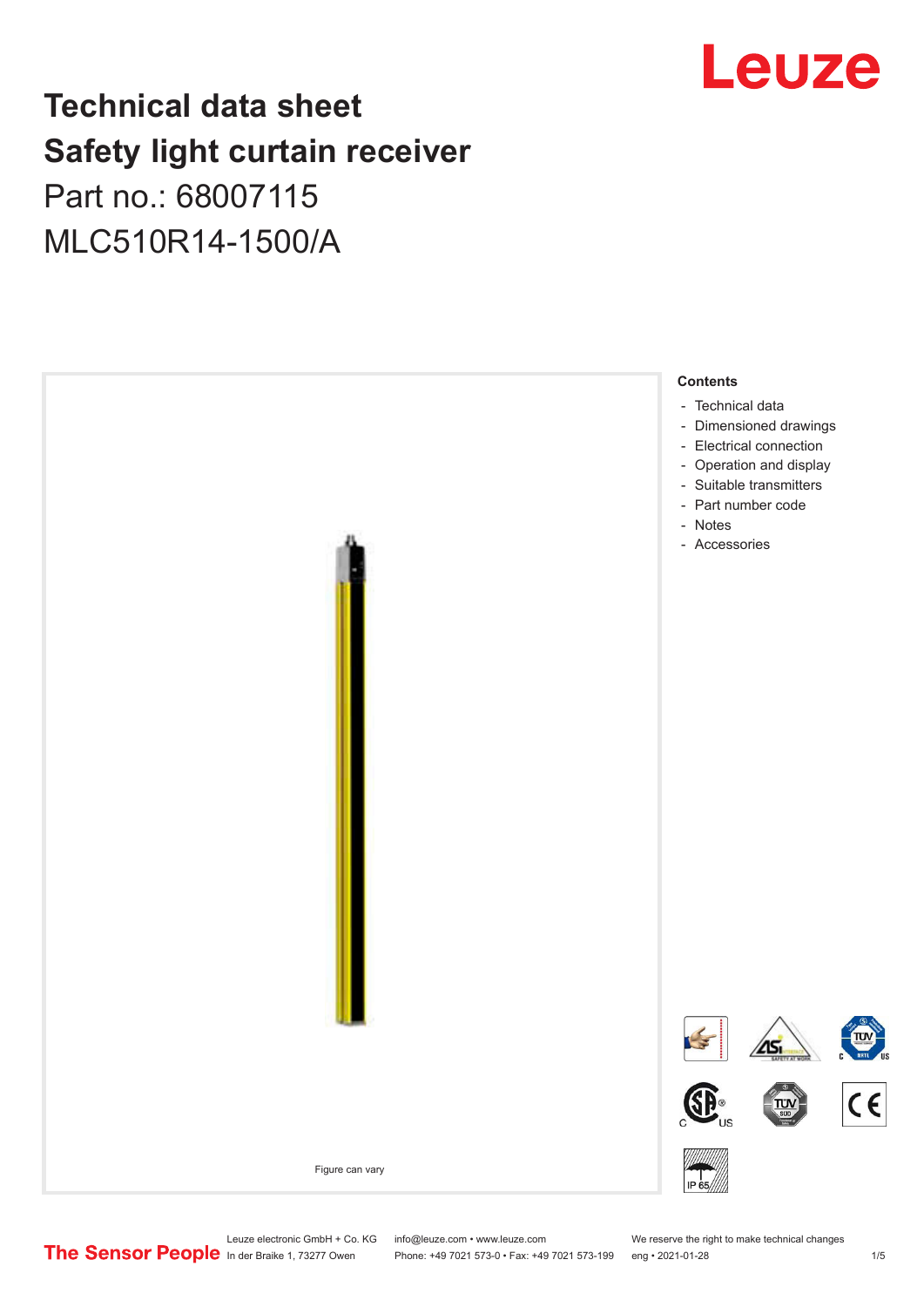## <span id="page-1-0"></span>**Technical data**

### **Basic data**

| Series          | <b>MLC 500</b>         |
|-----------------|------------------------|
| Device type     | Receiver               |
| <b>Contains</b> | 2x BT-NC sliding block |
| Application     | Finger protection      |

### **Characteristic parameters**

| 4, IEC/EN 61496          |
|--------------------------|
| 3, IEC 61508             |
| 3, IEC/EN 62061          |
| e, EN ISO 13849-1        |
| 7.73E-09 per hour        |
| 20 years, EN ISO 13849-1 |
| 4, EN ISO 13849          |
|                          |

### **Protective field data**

| <b>Resolution</b>       | 14 mm      |
|-------------------------|------------|
| Protective field height | $1.500$ mm |

### **Optical data**

**Synchronization Synchronization** Optical between transmitter and receiver

Short circuit protected

26.5 ... 31.6 V

150 mA

### **Electrical data**

**Protective circuit COVER COVER COVER COVER COVER COVER COVER COVER COVER COVER COVER COVER COVER COVER COVER** 

**Performance data Supply voltage U<sub>B</sub> Current consumption from AS-i circuit**

#### **Timing**

**Response time** 33 ms **Restart delay time** 100 ms

### **Interface**

**Type** AS-Interface Safety at Work

| AS-i                                        |                              |
|---------------------------------------------|------------------------------|
| <b>Function</b>                             | Process                      |
| AS-i profile                                | $S-0.B.F$                    |
| Slave address                               | 1.31 programmable, default=0 |
| Cycle time acc. to AS-i specifica-<br>tions | Max. 5 ms ms                 |

### **Connection**

**Number of connections** 1 Piece(s)

| <b>Connection 1</b>       |                   |
|---------------------------|-------------------|
| <b>Function</b>           | Machine interface |
| <b>Type of connection</b> | Connector         |
| <b>Thread size</b>        | M <sub>12</sub>   |
| <b>Material</b>           | Metal             |
| No. of pins               | $5 - pin$         |

**Cable properties Permissible conductor cross section, typ.** 0.25 mm² **Length of connection cable, max.** 100 m **Permissible cable resistance to load, max.** 200 Ω

### **Mechanical data**

| Dimension (W x H x L)       | 29 mm x 1,566 mm x 35.4 mm |
|-----------------------------|----------------------------|
| <b>Housing material</b>     | Metal                      |
| <b>Metal housing</b>        | Aluminum                   |
| Lens cover material         | Plastic / PMMA             |
| <b>Material of end caps</b> | Diecast zinc               |
| Net weight                  | 1,650q                     |
| <b>Housing color</b>        | Yellow, RAL 1021           |
| <b>Type of fastening</b>    | Groove mounting            |
|                             | Mounting bracket           |
|                             | Mounting on Device Column  |
|                             | Swivel mount               |
|                             |                            |

### **Operation and display**

| Type of display | ת FD.      |
|-----------------|------------|
| Number of LEDs  | 2 Piece(s) |

### **Environmental data**

| Ambient temperature, operation     | 055 °C     |
|------------------------------------|------------|
| Ambient temperature, storage       | $-3070 °C$ |
| Relative humidity (non-condensing) | $095\%$    |

### **Certifications**

| Degree of protection        | IP 65               |
|-----------------------------|---------------------|
| <b>Protection class</b>     | Ш                   |
| <b>Certifications</b>       | c CSA US            |
|                             | c TÜV NRTL US       |
|                             | <b>TÜV Süd</b>      |
| <b>Vibration resistance</b> | $50 \text{ m/s}^2$  |
| <b>Shock resistance</b>     | $100 \text{ m/s}^2$ |
| <b>US patents</b>           | US 6,418,546 B      |

### **Classification**

| <b>Customs tariff number</b> | 85365019 |
|------------------------------|----------|
| eCl@ss 5.1.4                 | 27272704 |
| eCl@ss 8.0                   | 27272704 |
| eCl@ss 9.0                   | 27272704 |
| eCl@ss 10.0                  | 27272704 |
| eCl@ss 11.0                  | 27272704 |
| <b>ETIM 5.0</b>              | EC002549 |
| <b>ETIM 6.0</b>              | EC002549 |
| <b>ETIM 7.0</b>              | EC002549 |

# Leuze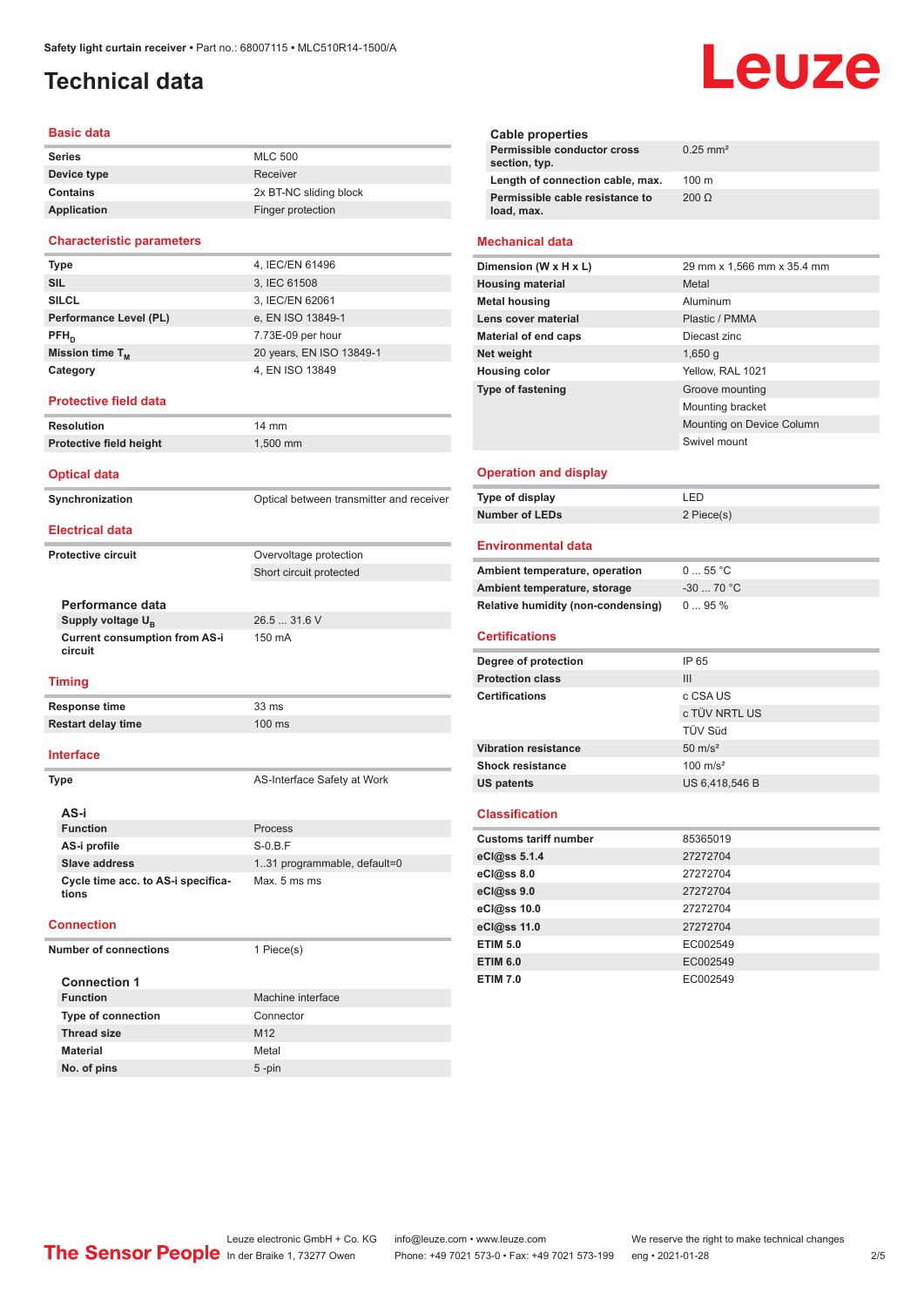## <span id="page-2-0"></span>**Dimensioned drawings**

Leuze

All dimensions in millimeters

### Calculation of the effective protective field height  $H_{PFE} = H_{PFN} + B + C$



 $H<sub>PE</sub>$  Effective protective field height = 1512 mm

 $H_{\text{PFN}}$  Nominal protective field height = 1500 mm<br>A Total height = 1566 mm

Total height =  $1566$  mm

B 6 mm

C 6 mm

R Effective protective field height  $H_{PFE}$  goes beyond the dimensions of the optics area to the outer borders of the circles labeled with R.

## **Electrical connection**

### **Connection 1**

| <b>Function</b>           | Machine interface |
|---------------------------|-------------------|
| <b>Type of connection</b> | Connector         |
| <b>Thread size</b>        | M <sub>12</sub>   |
| <b>Type</b>               | Male              |
| <b>Material</b>           | Metal             |
| No. of pins               | $5$ -pin          |
| Encoding                  | A-coded           |

### **Pin Pin assignment 1** AS-i+ **2** n.c. **3** AS-i-**4** n.c. **5** n.c.



## **Operation and display**

| <b>LED</b>                                                           | <b>Display</b>          | <b>Meaning</b>                                |
|----------------------------------------------------------------------|-------------------------|-----------------------------------------------|
| $\mathbf{1}$                                                         | Off                     | Device switched off                           |
|                                                                      | Red, continuous light   | Protective field interrupted                  |
| Red, flashing, 1 Hz<br>Red, flashing, 10 Hz<br>Green, flashing, 1 Hz |                         | External error                                |
|                                                                      |                         | Internal error                                |
|                                                                      |                         | Protective field free, weak signal            |
|                                                                      | Green, continuous light | Protective field free                         |
| $\overline{2}$                                                       | Off                     | No voltage                                    |
|                                                                      | On                      | OSSD off, transmission channel C2             |
|                                                                      | Green, continuous light | AS-i slave communicating with AS-i master     |
|                                                                      | Red, continuous light   | AS-i slave not communicating with AS-i master |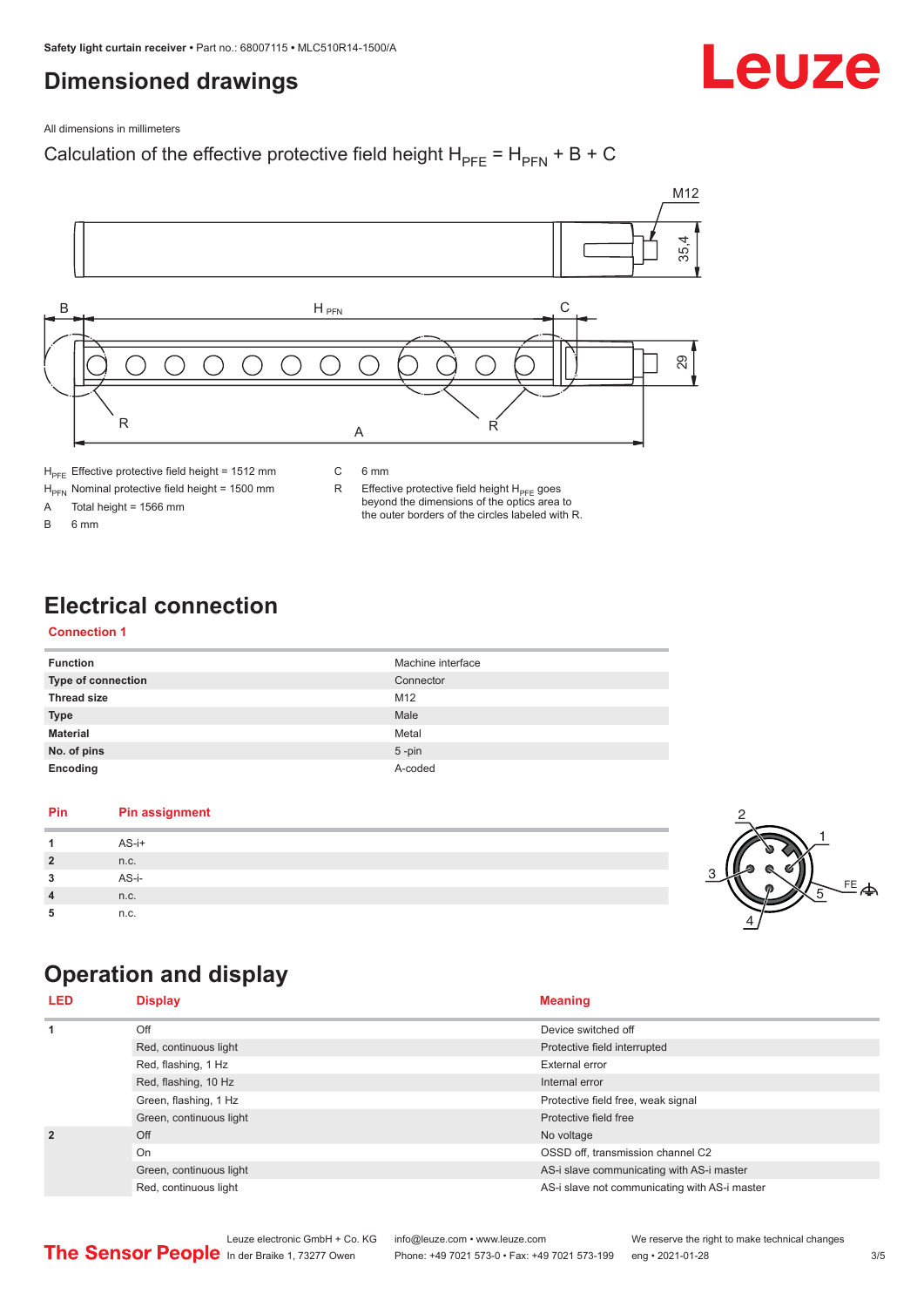## <span id="page-3-0"></span>**Operation and display**

| <b>LED</b>     | <b>Display</b>                  | <b>Meaning</b>                                       |
|----------------|---------------------------------|------------------------------------------------------|
| $\overline{2}$ | Yellow, flashing                | AS-i slave has invalid address 0                     |
|                | Red, flashing                   | AS-i slave device error or AS-i connection defective |
|                | Red/green, flashing alternately | Periphery error                                      |

## **Suitable transmitters**

| Part no. | <b>Designation</b> | <b>Article</b>                      | <b>Description</b>                                                                                                                                                      |
|----------|--------------------|-------------------------------------|-------------------------------------------------------------------------------------------------------------------------------------------------------------------------|
| 68006115 | MLC500T14-1500/A   | Safety light curtain<br>transmitter | Resolution: 14 mm<br>Protective field height: 1,500 mm<br>Operating range: 0  6 m<br>Interface: AS-Interface Safety at Work<br>Connection: Connector, M12, Metal, 5-pin |

## **Part number code**

| Part designation: MLCxyy-za-hhhhei-ooo |                                                                                                                                                                                                                                                                                             |  |  |  |
|----------------------------------------|---------------------------------------------------------------------------------------------------------------------------------------------------------------------------------------------------------------------------------------------------------------------------------------------|--|--|--|
| <b>MLC</b>                             | <b>Safety light curtain</b>                                                                                                                                                                                                                                                                 |  |  |  |
| x                                      | <b>Series</b><br>3: MLC 300<br>5: MLC 500                                                                                                                                                                                                                                                   |  |  |  |
| уу                                     | <b>Function classes</b><br>00: transmitter<br>01: transmitter (AIDA)<br>02: transmitter with test input<br>10: basic receiver - automatic restart<br>11: basic receiver - automatic restart (AIDA)<br>20: standard receiver - EDM/RES selectable<br>30: extended receiver - blanking/muting |  |  |  |
| z                                      | Device type<br>T: transmitter<br>R: receiver                                                                                                                                                                                                                                                |  |  |  |
| a                                      | <b>Resolution</b><br>14:14 mm<br>20:20 mm<br>30:30 mm<br>40:40 mm<br>90: 90 mm                                                                                                                                                                                                              |  |  |  |
| hhhh                                   | Protective field height<br>150  3000: from 150 mm to 3000 mm                                                                                                                                                                                                                                |  |  |  |
| ${\bf e}$                              | <b>Host/Guest (optional)</b><br>H: Host<br>MG: Middle Guest<br>G: Guest                                                                                                                                                                                                                     |  |  |  |
| j.                                     | Interface (optional)<br>/A: AS-i                                                                                                                                                                                                                                                            |  |  |  |
| 000                                    | Option<br>/V: high Vibration-proof<br>EX2: explosion protection (zones 2 + 22)<br>SPG: Smart Process Gating                                                                                                                                                                                 |  |  |  |
|                                        | <b>Note</b>                                                                                                                                                                                                                                                                                 |  |  |  |
|                                        | $\&$ A list with all available device types can be found on the Leuze website at www.leuze.com.                                                                                                                                                                                             |  |  |  |

Leuze